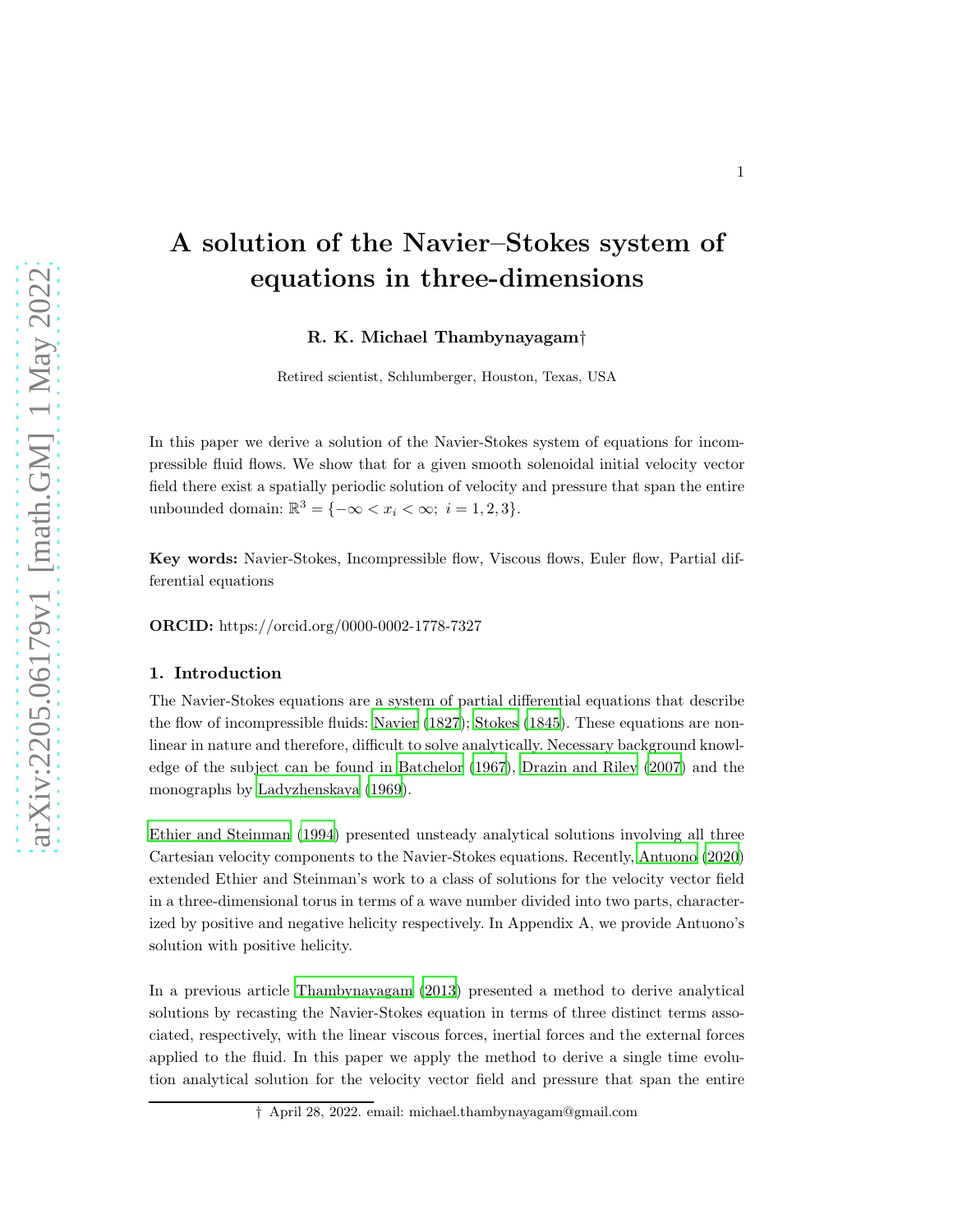unbounded domain:  $\mathbb{R}^3 = \{-\infty < x_i < \infty; i = 1, 2, 3\}$ . Mathematical expressions, particularly equations [\(4](#page-4-0).5)-(4.[17\)](#page-7-0), are tedious and exhaustively boring to derive, but they are straightforward.

#### 2. The fundamental problem

In a Cartesian frame of reference, the fundamental equations of momentum and mass conservation for incompressible viscous fluid flow fields are represented as follows:

<span id="page-1-0"></span>
$$
\frac{\partial v_i}{\partial t} + g_i = \kappa \Delta v_i - \frac{1}{\rho} \frac{\partial p}{\partial x_i} + f_i \quad x \in \mathbb{R}^n, \quad t \geqslant 0 \tag{2.1}
$$

where  $v(x,t) = v_i(x,t)$ ,  $1 \leq i \leq n$ ,  $x \in \mathbb{R}^n$  is the solenoidal velocity vector field and  $p(x, t)$  the pressure of the fluid.

<span id="page-1-2"></span>
$$
g_i = \sum_{j=1}^n v_j \frac{\partial v_i}{\partial x_j} \tag{2.2}
$$

is the nonlinear inertial force,  $f_i(x, t)$  are the components of an externally applied force,  $\rho$  is the constant density of the fluid,  $\kappa$  is the positive coefficient of kinematical viscosity and  $\Delta = \sum_{i=1}^n \frac{\partial^2}{\partial x_i^2}$  $\frac{\partial^2}{\partial x_i^{(2)}}$  is the Laplacian in the space variables.

The conservation of mass yields the divergence-free (incompressibility) condition

<span id="page-1-1"></span>
$$
\operatorname{div} v = \sum_{i=1}^{n} \frac{\partial v_i}{\partial x_i} = 0 \qquad x \in \mathbb{R}^n, \ t \geqslant 0 \tag{2.3}
$$

Conservation law also implies that the energy dissipation of a viscous fluid is bounded by the initial kinetic energy. Therefore, if the externally applied force does no net work on the fluid, the kinetic energy of the solution should be finite. There exist a constant  $E$ such that

$$
\int_{\mathbb{R}^n} |\mathbf{v}|^2 dx < E \qquad t \geqslant 0 \tag{2.4}
$$

The Navier-Stokes equation [\(2](#page-1-0).1) must be solved forward in time, starting from an initial divergence-free velocity field

<span id="page-1-3"></span>
$$
v(x,0) = v^{(0)}(x) \qquad x \in \mathbb{R}^n \tag{2.5}
$$

with the pressure evolving in time to maintain the incompressibility constraint  $(2.3)$ . The superscript (0) is used to denote the value of a function at time zero.

### 3. Recasting the Navier-Stokes equation:

 $\mathbb{R}^n = \{-\infty < x_i < \infty; \ i = 1, 2, ..., n\}$ 

In this section, in order to be perspicuous, we repeat the material from [Thambynayagam](#page-12-7) [\(2013\)](#page-12-7) relating to the recasting of the Navier-Stokes equation and the resulting lemma. Assuming that the divergence and the linear operator can be commuted, the pressure field can be formally obtained by taking the divergence of (2.[1\)](#page-1-0) as a solution of the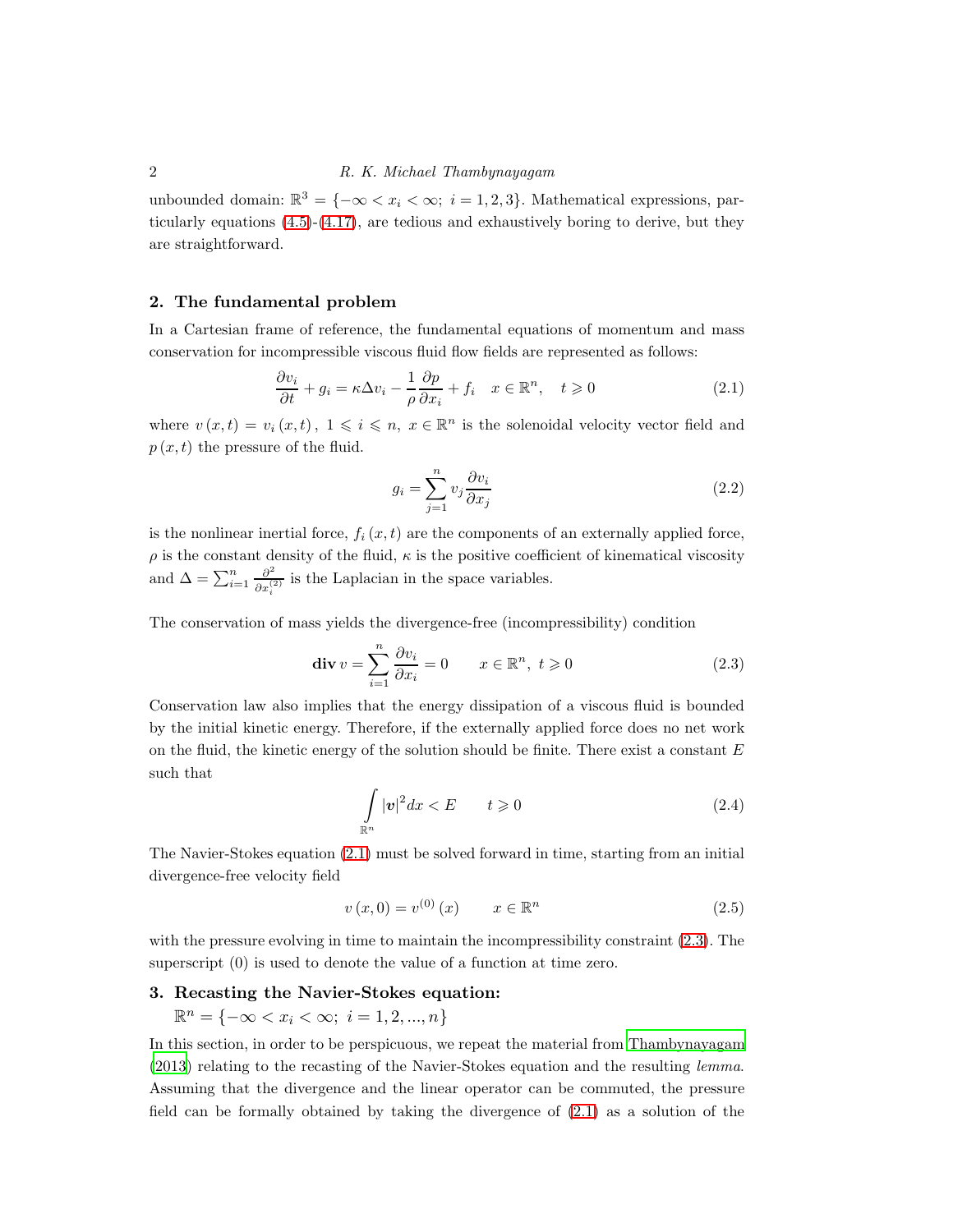Poisson equation, which is

<span id="page-2-0"></span>
$$
\Delta p = \rho \sum_{i=1}^{n} \frac{\partial (f_i - g_i)}{\partial x_i}
$$
\n(3.1)

Equation [\(3](#page-2-0).1) is called the pressure Poisson equation. The use of pressure Poisson equation in solving the Navier-Stokes equation is discussed in a paper by [Gresho and Sani](#page-12-8) [\(1987\)](#page-12-8). It is important to note that while [\(2](#page-1-0).1) and [\(2](#page-1-1).3) lead to the pressure Poisson equation  $(3.1)$  $(3.1)$ , the reverse; that is,  $(2.1)$  and  $(3.1)$ , do not always lead to  $(2.3)$ . In deriving solutions of the Navier-Stokes equations, we therefore ensure that the velocity vector field remains solenoidal at all times.

The general solution of the Poisson equation [\(3](#page-2-0).1) is

<span id="page-2-1"></span>
$$
p(x,t) = -\frac{\rho}{2\pi} \int_{\mathbb{R}^2} P(y,t) \ln \left( \frac{1}{\sqrt{\mathcal{P}_n(x,y)}} \right) \prod_{j=1}^2 dy_j, \ n = 2,
$$
  

$$
p(x,t) = -\frac{\rho \Gamma(\frac{n}{2})}{2(n-2)\pi^{\frac{n}{2}}} \int_{\mathbb{R}^n} \frac{P(y,t)}{\{\mathcal{P}_n(x,y)\}^{\frac{n-2}{2}}} \prod_{j=1}^n dy_j, \ n \geq 3
$$
 (3.2)

where  $\Gamma(z) = \int_0^\infty e^{-u} u^{z-1} du$  [ $\Re z > 0$ ], is the Gamma function,

$$
P(x,t) = \sum_{j=1}^{n} \frac{\partial (f_j - g_j)}{\partial x_j}
$$
\n(3.3)

and

$$
\mathcal{P}_n(x, y) = \sum_{j=1}^n (x_j - y_j)^2
$$
\n(3.4)

Differentiating  $(3.2)$  $(3.2)$  with respect to  $x_i$  we obtain

<span id="page-2-4"></span>
$$
\frac{\partial p}{\partial x_i} = \frac{\rho \Gamma\left(\frac{n}{2}\right)}{2\pi^{\frac{n}{2}}} \int\limits_{\mathbb{R}^n} \frac{(x_i - y_i) \, P\left(y, t\right)}{\left\{\mathcal{P}_n\left(x, y\right)\right\}^{\frac{n}{2}}} \prod\limits_{j=1}^n dy_j, \ n \geqslant 2 \tag{3.5}
$$

Substituting for  $\frac{\partial p}{\partial x_i}$  in (2.[1\)](#page-1-0) the following can be formulated:

<span id="page-2-2"></span>
$$
\frac{\partial v_i}{\partial t} = \kappa \Delta v_i - \frac{\Gamma\left(\frac{n}{2}\right)}{2\pi^{\frac{n}{2}}} \int\limits_{\mathbb{R}^n} \frac{(x_i - y_i) \operatorname{P}(y, t)}{\left\{\mathcal{P}_n(x, y)\right\}^{\frac{n}{2}}} \prod_{j=1}^n dy_j + f_i - g_i, \quad n \geqslant 2, \ x \in \mathbb{R}^n, \ t \geqslant 0 \tag{3.6}
$$

The difficulty in solving the system of equations  $(2.1) - (2.3)$  $(2.1) - (2.3)$  $(2.1) - (2.3)$  stems from the presence of the nonlinear term  $g_i$ . We therefore recast the Navier-Stokes equation [\(3](#page-2-2).6) as:

<span id="page-2-3"></span>
$$
\frac{\partial v_i}{\partial t} = \kappa \Delta v_i - \mathcal{U}_i(v) + \mathcal{F}_i(x, t) \quad x \in \mathbb{R}^n, \qquad t \geqslant 0 \tag{3.7}
$$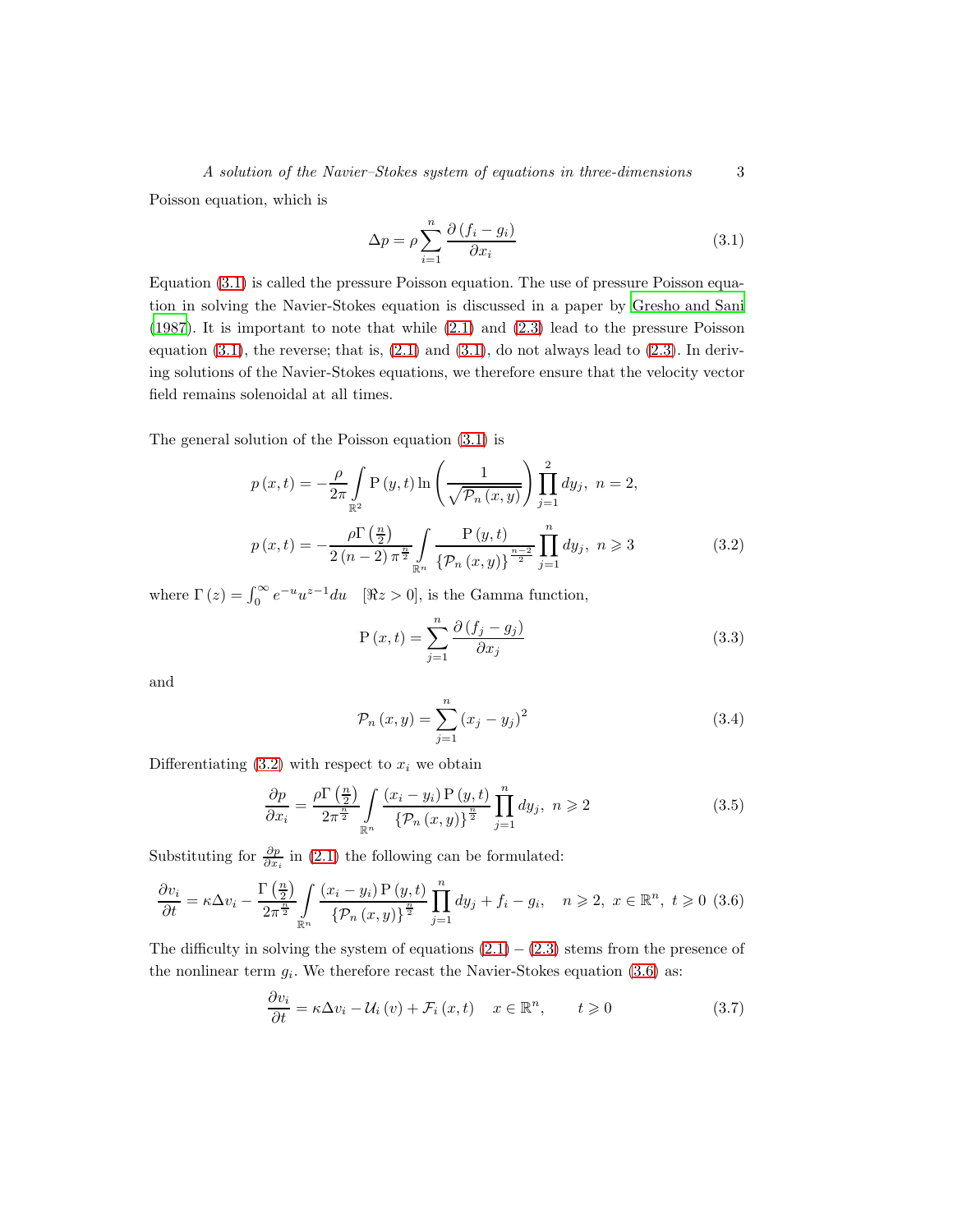where

$$
\mathcal{U}_{i}\left(x,t\right) = g_{i} - \frac{\Gamma\left(\frac{n}{2}\right)}{2\pi^{\frac{n}{2}}} \int\limits_{\mathbb{R}^{n}} \frac{\left(x_{i} - y_{i}\right) \sum\limits_{k=1}^{n} \frac{\partial g_{k}\left(y,t\right)}{\partial y_{k}}}{\left\{\mathcal{P}_{n}\left(x,y\right)\right\}^{\frac{n}{2}}} \prod\limits_{j=1}^{n} dy_{j}, \quad x \in \mathbb{R}^{n}, \ t \geqslant 0 \tag{3.8}
$$

and

$$
\mathcal{F}_i(x,t) = f_i - \frac{\Gamma\left(\frac{n}{2}\right)}{2\pi^{\frac{n}{2}}} \int_{\mathbb{R}^n} \frac{(x_i - w_i) \sum_{k=1}^n \frac{\partial f_k(w,t)}{\partial w_k}}{\left\{\mathcal{P}_n(x,w)\right\}^{\frac{n}{2}}} \prod_{j=1}^n dw_j, \quad x \in \mathbb{R}^n, \ t \geqslant 0 \tag{3.9}
$$

The three terms on the right hand side of (3.[7\)](#page-2-3),  $\kappa \Delta v_i$ ,  $\mathcal{U}_i(x, t)$  and  $\mathcal{F}_i(x, t)$  are associated, respectively, with the linear viscous force, the nonlinear inertial force and the externally applied force acting on the fluid.

A posteriori we state the following lemma:

If  $U_i(x,t) \equiv 0$ , that is

<span id="page-3-1"></span>
$$
g_i^0(x) = \frac{\Gamma\left(\frac{n}{2}\right)}{2\pi^{\frac{n}{2}}} \int_{\mathbb{R}^n} \frac{(x_i - y_i) \sum_{k=1}^n \frac{\partial g_k^0}{\partial y_k}}{\left\{\mathcal{P}_n(x, y)\right\}^{\frac{n}{2}}} \prod_{j=1}^n dy_j \tag{3.10}
$$

then the solution of the Navier-Stokes equation [\(2](#page-1-0).1) is determined as a solution of the non-homogeneous diffusion equation [Carslaw and Jaeger \(1959\)](#page-12-9); [Thambynayagam](#page-12-10) [\(2011\)](#page-12-10):

<span id="page-3-0"></span>
$$
v_i(x,t) = \frac{1}{\left(2\sqrt{\pi\kappa t}\right)^n} \int_{\mathbb{R}^n} v_i^{(0)}(y) e^{-\sum_{k=1}^n \frac{(x_k - y_k)^2}{4\kappa t}} \prod_{j=1}^n dy_j + \frac{1}{\left(2\sqrt{\pi\kappa}\right)^n} \int_{\mathbb{R}^n} \int_{0}^t \frac{\mathcal{F}_i(y,\tau) e^{-\sum_{k=1}^n \frac{(x_k - y_k)^2}{4\kappa(t-\tau)}}}{(t-\tau)^{\frac{n}{2}}} d\tau \prod_{j=1}^n dy_j \qquad (3.11)
$$

If the externally applied force on the fluid  $f_i$  is set to zero, then, the second term on the right hand side of equation (3.[11\)](#page-3-0) vanishes and the solution of the Navier-Stokes equation (2.[1\)](#page-1-0) reduces to that of the Cauchy diffusion equation:

<span id="page-3-2"></span>
$$
v_i(x,t) = \frac{1}{\left(2\sqrt{\pi\kappa t}\right)^n} \int_{\mathbb{R}^n} v_i^{(0)}\left(y\right) e^{-\sum_{k=1}^n \frac{\left(x_k - y_k\right)^2}{4\kappa t}} \prod_{j=1}^n dy_j \tag{3.12}
$$

There are two known solutions given in Appendix B; the [Taylor \(1923](#page-12-11)) and the unsteady form of [Arnold \(1965\)](#page-12-12), which satisfy the relationship (3.[10\)](#page-3-1). The integral identities used in this paper are given in Appendix C.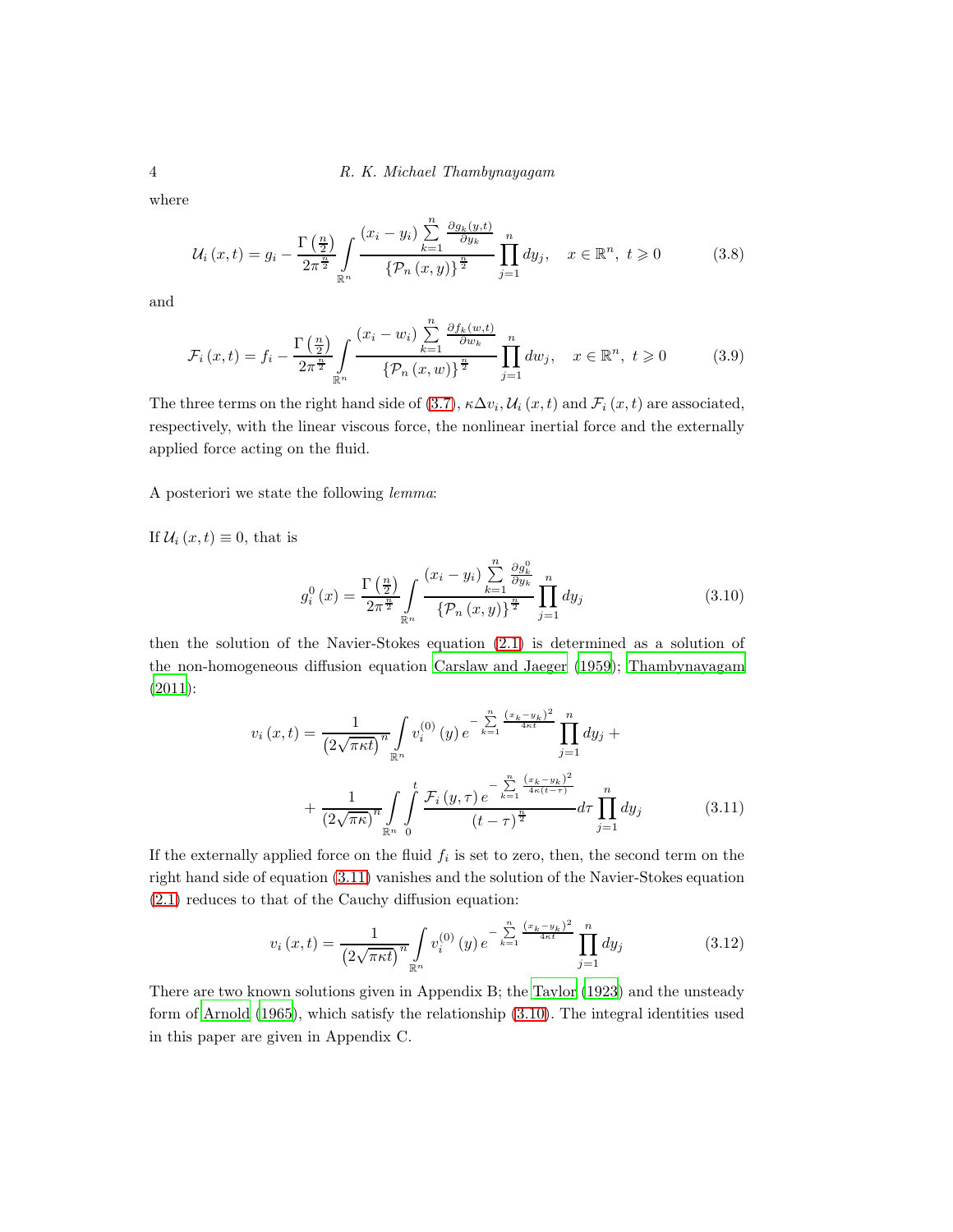### 4. A solution in  $\mathbb{R}^3$

We consider  $v_i^{(0)}(x)$  of the form

$$
v_1^0 = \sin(\alpha x_1 + \xi_1)\cos(\alpha x_2 + \xi_2)\sin(\alpha x_3 + \xi_3) -
$$
  
- 
$$
\sin(\alpha x_1 + \xi_2)\cos(\alpha x_3 + \xi_1)\sin(\alpha x_2 + \xi_3)
$$
 (4.1)

$$
v_2^0 = \sin(\alpha x_2 + \xi_1)\cos(\alpha x_3 + \xi_2)\sin(\alpha x_1 + \xi_3) -
$$
  
- 
$$
\sin(\alpha x_2 + \xi_2)\cos(\alpha x_1 + \xi_1)\sin(\alpha x_3 + \xi_3)
$$
 (4.2)

$$
v_3^0 = \sin(\alpha x_3 + \xi_1)\cos(\alpha x_1 + \xi_2)\sin(\alpha x_2 + \xi_3) -
$$
  
- 
$$
\sin(\alpha x_3 + \xi_2)\cos(\alpha x_2 + \xi_1)\sin(\alpha x_1 + \xi_3)
$$
 (4.3)

where  $\alpha$  is a real number. In (3.[10\)](#page-3-1),  $g_i^0(x)$  derived from [\(2](#page-1-2).2) can be divided into two parts:

$$
g_i^0 = \mathcal{V}_i^0 + \mathcal{W}_i^0 \tag{4.4}
$$

 $\mathcal{V}_i^0$  is the sum of all terms that are not functions of  $x_i$ . W<sub>i</sub> is the sum of the remaining terms. If we examine closely (3.[10\)](#page-3-1), the prerequisite for this relationship to hold is that  $V_i^0 = 0$  exists. The following expressions are obtained:

<span id="page-4-0"></span>
$$
g_1^0(x_1, x_2, x_3) = \mathcal{V}_1^0(x_2, x_3) + \mathcal{W}_1^0(x_1, x_2, x_3)
$$
\n(4.5)

$$
g_2^0(x_2, x_3, x_1) = \mathcal{V}_2^0(x_3, x_1) + \mathcal{W}_2(x_2, x_3, x_1)
$$
\n(4.6)

$$
g_3^0(x_3, x_1, x_2) = \mathcal{V}_3^0(x_1, x_2) + \mathcal{W}_3(x_3, x_1, x_2)
$$
\n(4.7)

$$
\mathcal{V}_{1}^{0}(x_{2}, x_{3}) = -\frac{\alpha}{4}\cos(\xi_{1} - \xi_{3})\sin(\xi_{2} - \xi_{3})\cos(2\alpha x_{2} + \xi_{2} + \xi_{1}) -
$$
  
\n
$$
-\frac{\alpha}{4}\cos(\xi_{1} - \xi_{3})\cos(\xi_{1} - \xi_{2})\sin(2\alpha x_{3} + \xi_{2} + \xi_{3}) -
$$
  
\n
$$
-\frac{\alpha}{4}\cos(\xi_{3} - \xi_{2})\cos(\xi_{1} - \xi_{2})\sin(2\alpha x_{2} + \xi_{3} + \xi_{1}) -
$$
  
\n
$$
-\frac{\alpha}{4}\cos(\xi_{3} - \xi_{2})\sin(\xi_{1} - \xi_{3})\cos(2\alpha x_{3} + \xi_{1} + \xi_{2}) +
$$
  
\n
$$
+\frac{\alpha}{4}\sin(\xi_{2} - \xi_{1})\sin(\xi_{3} - \xi_{1})\sin(2\alpha x_{2} + \xi_{2} + \xi_{3}) +
$$
  
\n
$$
+\frac{\alpha}{4}\sin(\xi_{2} - \xi_{1})\sin(\xi_{2} - \xi_{3})\sin(2\alpha x_{3} + \xi_{3} + \xi_{1})
$$
  
\n(4.8)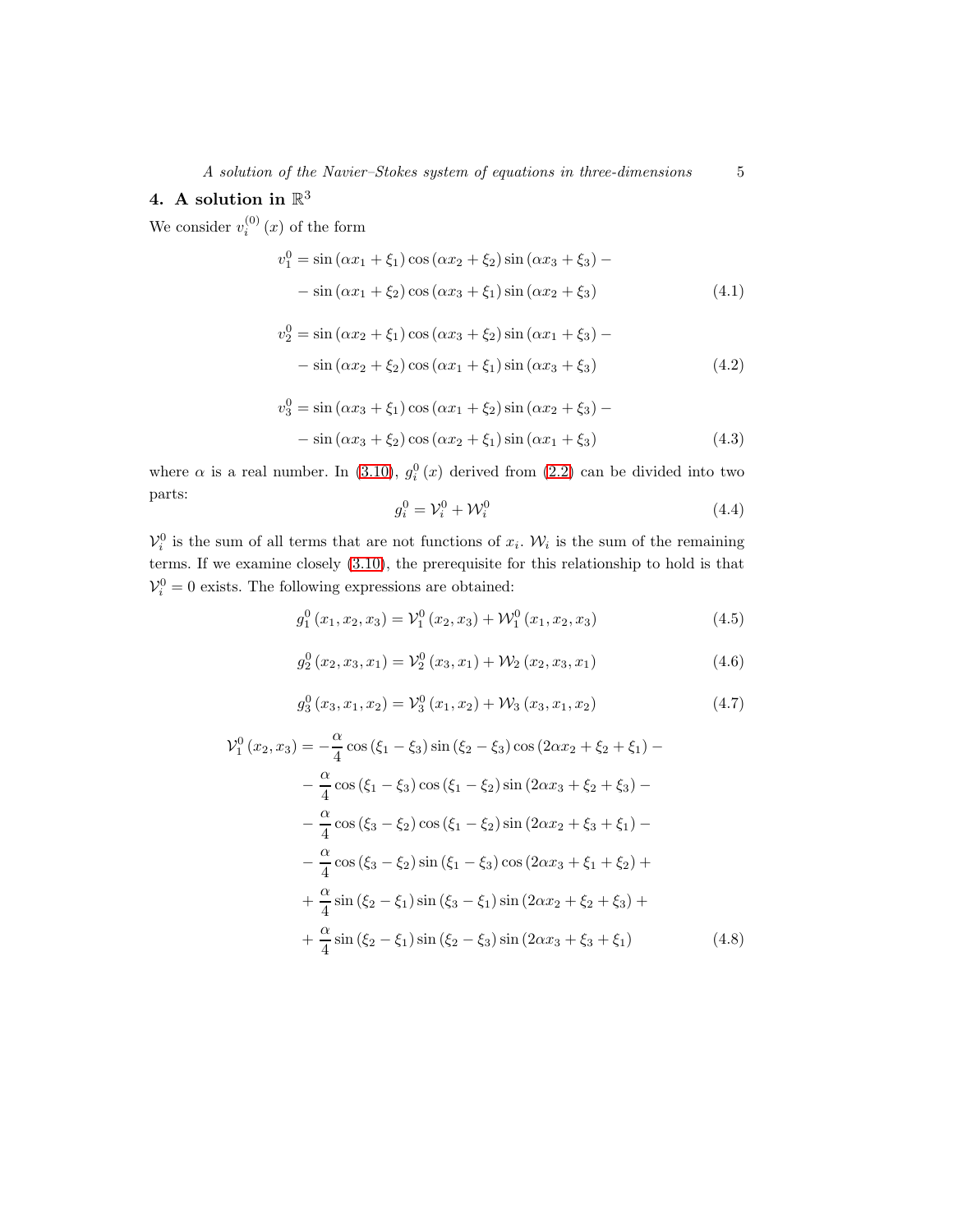6 R. K. Michael Thambynayagam

$$
\mathcal{V}_{2}^{0}(x_{3}, x_{1}) = -\frac{\alpha}{4}\cos(\xi_{1} - \xi_{3})\sin(\xi_{2} - \xi_{3})\cos(2\alpha x_{3} + \xi_{2} + \xi_{1}) -
$$

$$
-\frac{\alpha}{4}\cos(\xi_{1} - \xi_{3})\cos(\xi_{1} - \xi_{2})\sin(2\alpha x_{1} + \xi_{2} + \xi_{3}) -
$$

$$
-\frac{\alpha}{4}\cos(\xi_{3} - \xi_{2})\cos(\xi_{1} - \xi_{2})\sin(2\alpha x_{3} + \xi_{3} + \xi_{1}) -
$$

$$
-\frac{\alpha}{4}\cos(\xi_{3} - \xi_{2})\sin(\xi_{1} - \xi_{3})\cos(2\alpha x_{1} + \xi_{1} + \xi_{2}) +
$$

$$
+\frac{\alpha}{4}\sin(\xi_{2} - \xi_{1})\sin(\xi_{3} - \xi_{1})\sin(2\alpha x_{3} + \xi_{2} + \xi_{3}) +
$$

$$
+\frac{\alpha}{4}\sin(\xi_{2} - \xi_{1})\sin(\xi_{2} - \xi_{3})\sin(2\alpha x_{1} + \xi_{3} + \xi_{1}) \tag{4.9}
$$

$$
\mathcal{V}_3^0(x_1, x_2) = -\frac{\alpha}{4}\cos(\xi_1 - \xi_3)\sin(\xi_2 - \xi_3)\cos(2\alpha x_1 + \xi_2 + \xi_1) -
$$
  
\n
$$
-\frac{\alpha}{4}\cos(\xi_1 - \xi_3)\cos(\xi_1 - \xi_2)\sin(2\alpha x_2 + \xi_2 + \xi_3) -
$$
  
\n
$$
-\frac{\alpha}{4}\cos(\xi_3 - \xi_2)\cos(\xi_1 - \xi_2)\sin(2\alpha x_1 + \xi_3 + \xi_1) -
$$
  
\n
$$
-\frac{\alpha}{4}\cos(\xi_3 - \xi_2)\sin(\xi_1 - \xi_3)\cos(2\alpha x_2 + \xi_1 + \xi_2) +
$$
  
\n
$$
+\frac{\alpha}{4}\sin(\xi_2 - \xi_1)\sin(\xi_3 - \xi_1)\sin(2\alpha x_1 + \xi_2 + \xi_3) +
$$
  
\n
$$
+\frac{\alpha}{4}\sin(\xi_2 - \xi_1)\sin(\xi_2 - \xi_3)\sin(2\alpha x_2 + \xi_3 + \xi_1)
$$
(4.10)

$$
\mathcal{W}_{1}^{0}(x_{1}, x_{2}, x_{3}) = \frac{\alpha}{4}\sin(2\alpha x_{1} + 2\xi_{1}) - \frac{\alpha}{4}\sin(2\alpha x_{1} + 2\xi_{1})\cos(2\alpha x_{3} + 2\xi_{3}) +
$$
  
+  $\frac{\alpha}{4}\sin(2\alpha x_{1} + 2\xi_{2}) - \frac{\alpha}{4}\sin(2\alpha x_{1} + 2\xi_{2})\cos(2\alpha x_{2} + 2\xi_{3}) -$   
-  $\frac{\alpha}{2}\sin(\xi_{3} - \xi_{2})\sin(\xi_{3} - \xi_{1})\sin(2\alpha x_{1} + \xi_{1} + \xi_{2}) -$   
-  $\frac{\alpha}{4}\sin(\xi_{3} - \xi_{1})\sin(2\alpha x_{1} + \xi_{1} + \xi_{2})\sin(2\alpha x_{2} + \xi_{2} + \xi_{3}) -$   
-  $\frac{\alpha}{4}\sin(\xi_{3} - \xi_{2})\sin(2\alpha x_{1} + \xi_{1} + \xi_{2})\sin(2\alpha x_{3} + \xi_{3} + \xi_{1}) +$   
+  $\frac{\alpha}{4}\sin(\xi_{2} - \xi_{3})\cos(2\alpha x_{1} + \xi_{3} + \xi_{1})\cos(2\alpha x_{2} + \xi_{1} + \xi_{2}) +$   
+  $\frac{\alpha}{4}\cos(\xi_{1} - \xi_{2})\cos(2\alpha x_{1} + \xi_{3} + \xi_{1})\sin(2\alpha x_{3} + \xi_{2} + \xi_{3}) -$   
+  $\frac{\alpha}{4}\cos(\xi_{1} - \xi_{2})\cos(2\alpha x_{1} + \xi_{2} + \xi_{3})\sin(2\alpha x_{2} + \xi_{3} + \xi_{1}) +$   
+  $\frac{\alpha}{4}\sin(\xi_{1} - \xi_{3})\cos(2\alpha x_{1} + \xi_{2} + \xi_{3})\cos(2\alpha x_{3} + \xi_{1} + \xi_{2})$  (4.11)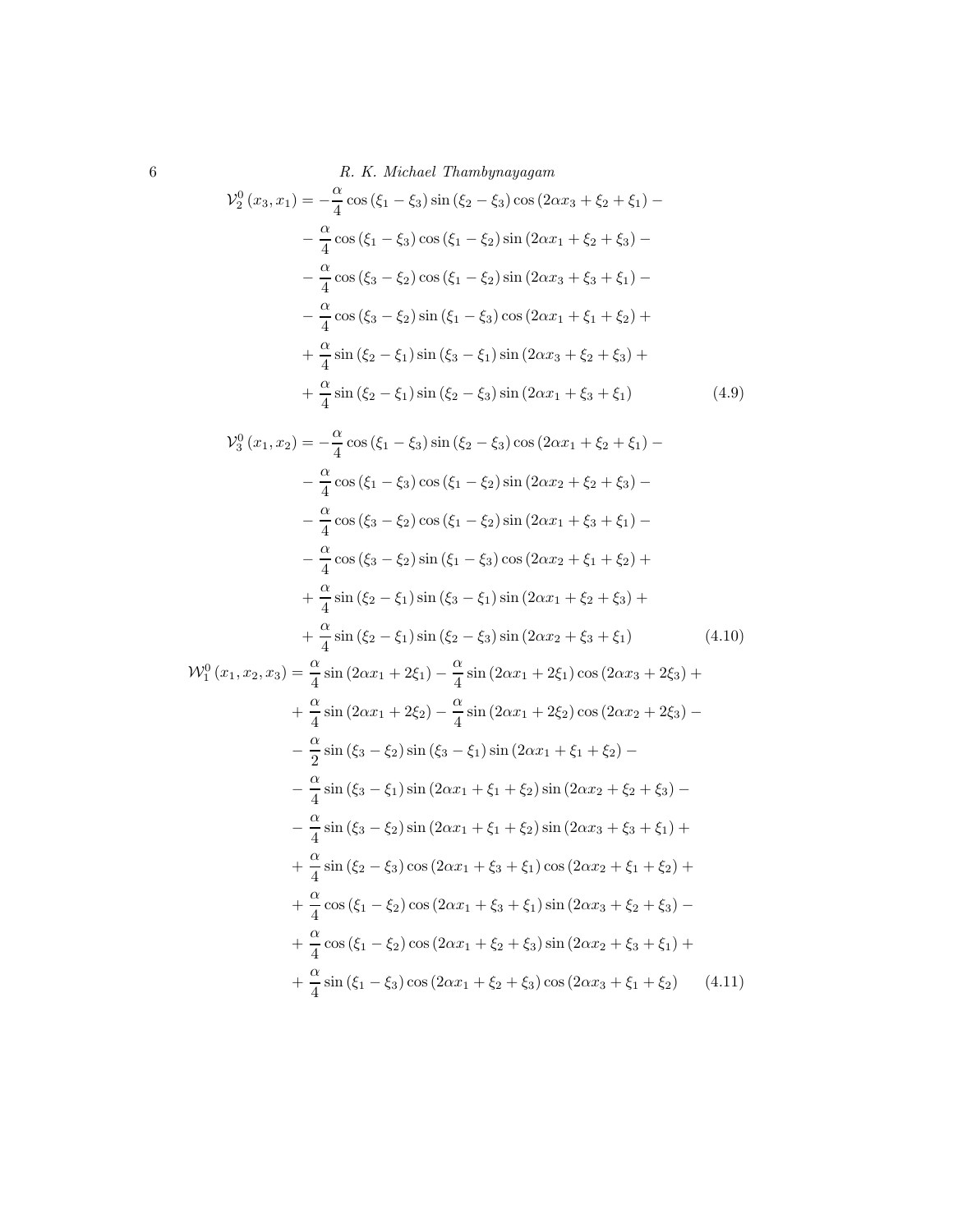A solution of the Navier–Stokes system of equations in three-dimensions  
\n
$$
\mathcal{W}_2^0(x_2, x_3, x_1) = \frac{\alpha}{4} \sin (2\alpha x_2 + 2\xi_1) - \frac{\alpha}{4} \sin (2\alpha x_2 + 2\xi_1) \cos (2\alpha x_1 + 2\xi_3) + \frac{\alpha}{4} \sin (2\alpha x_2 + 2\xi_2) - \frac{\alpha}{4} \sin (2\alpha x_2 + \xi_1 + \xi_2) - \frac{\alpha}{4} \sin (\xi_3 - \xi_1) \sin (2\alpha x_2 + \xi_1 + \xi_2) \sin (2\alpha x_3 + \xi_2 + \xi_3) - \frac{\alpha}{4} \sin (\xi_3 - \xi_1) \sin (2\alpha x_2 + \xi_1 + \xi_2) \sin (2\alpha x_3 + \xi_2 + \xi_3) - \frac{\alpha}{4} \sin (\xi_3 - \xi_1) \sin (2\alpha x_2 + \xi_1 + \xi_2) \sin (2\alpha x_1 + \xi_3 + \xi_1) + \frac{\alpha}{4} \sin (\xi_2 - \xi_3) \cos (2\alpha x_2 + \xi_3 + \xi_1) \cos (2\alpha x_3 + \xi_1 + \xi_2) + \frac{\alpha}{4} \cos (\xi_1 - \xi_2) \cos (2\alpha x_2 + \xi_3 + \xi_1) \sin (2\alpha x_1 + \xi_2 + \xi_3) - \frac{\alpha}{4} \cos (\xi_1 - \xi_2) \cos (2\alpha x_2 + \xi_2 + \xi_3) \sin (2\alpha x_3 + \xi_3 + \xi_1) + \frac{\alpha}{4} \cos (\xi_1 - \xi_2) \cos (2\alpha x_2 + \xi_2 + \xi_3) \sin (2\alpha x_3 + \xi_3 + \xi_1) + \frac{\alpha}{4} \sin (\xi_1 - \xi_3) \cos (2\alpha x_2 + \xi_2 + \xi_3) \cos (2\alpha x_1 + \xi_1 + \xi_2) \qquad (4.12)
$$
\n
$$
\mathcal{W}_3^0(x_3, x_1, x_2) = \frac{\alpha}{4} \sin (2\alpha x_3 + 2\xi_1) - \frac{\alpha}{4} \sin (2\alpha x_3 + 2\xi_1) \cos (2\alpha x_1 + \xi_1 + \xi_2) \qquad (4.12)
$$
\

We note that  $\xi_1 = -\frac{\pi}{3}$ ,  $\xi_2 = \frac{\pi}{3}$ , and  $\xi_3 = \frac{\pi}{2}$  renders  $\mathcal{V}_i^0 = 0$ , and  $g_i^0$  equals  $\mathcal{W}_i^0$ . The resulting expressions for  $g_i^0$  and  $\sum^3$  $i=1$  $\frac{\partial g_i^0}{\partial x_i}$  are:

$$
g_1^0(x_1, x_2, x_3) = -\frac{3\alpha}{8}\sin(2\alpha x_1) - \frac{3\alpha}{32}\sin(2\alpha x_1)\cos(2\alpha x_2) - \frac{3\alpha}{32}\sin(2\alpha x_1)\cos(2\alpha x_3) -
$$

$$
-\frac{3\sqrt{3}\alpha}{32}\cos(2\alpha x_1)\cos(2\alpha x_3) + \frac{3\sqrt{3}\alpha}{32}\cos(2\alpha x_1)\cos(2\alpha x_2) +
$$

$$
+\frac{3\sqrt{3}\alpha}{32}\sin(2\alpha x_1)\sin(2\alpha x_2) - \frac{3\sqrt{3}\alpha}{32}\sin(2\alpha x_1)\sin(2\alpha x_3) +
$$

$$
+\frac{3\alpha}{32}\cos(2\alpha x_1)\sin(2\alpha x_3) + \frac{3\alpha}{32}\cos(2\alpha x_1)\sin(2\alpha x_2) \tag{4.14}
$$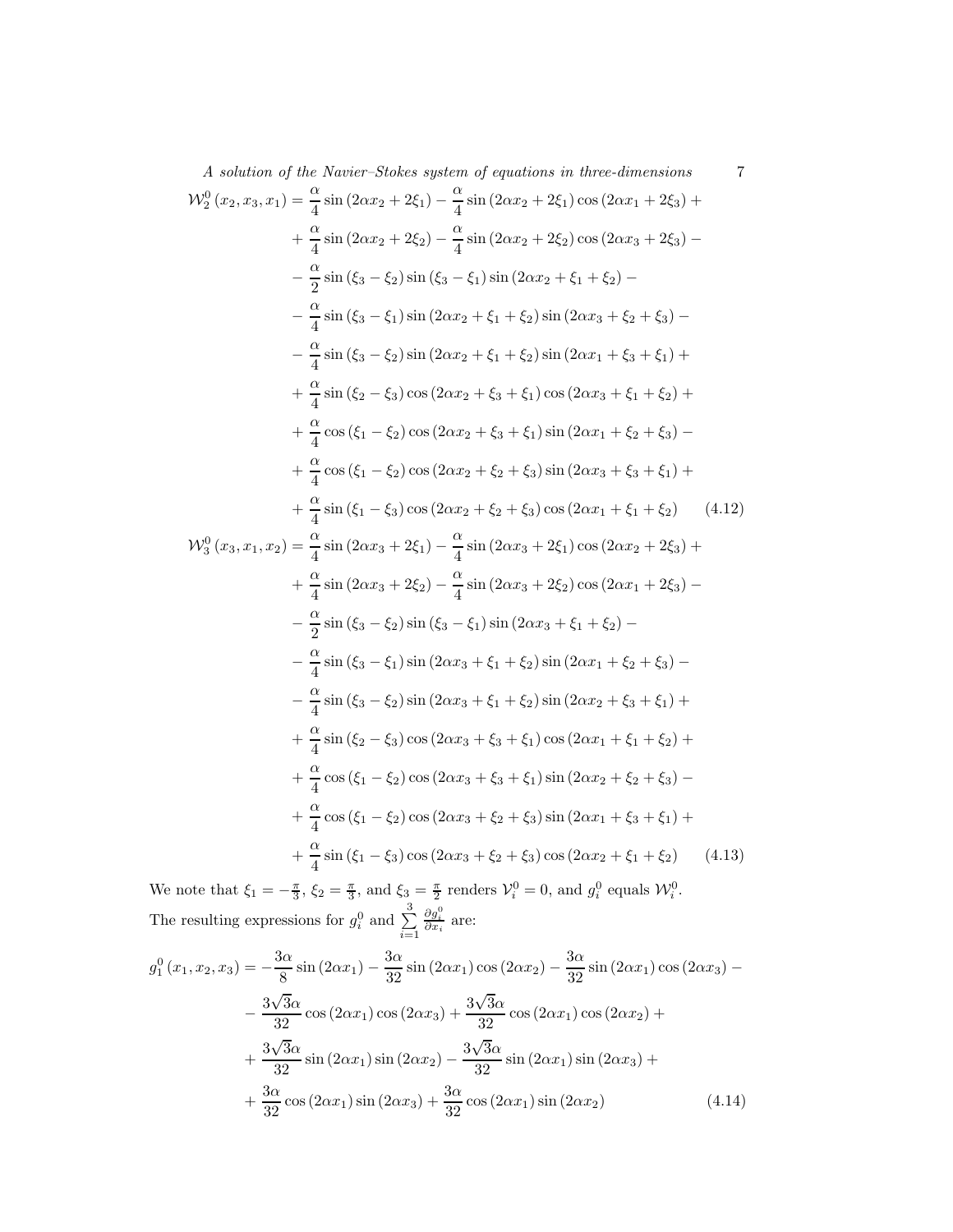8 *R. K. Michael Thambynayagam*  
\n
$$
g_2^0(x_2, x_3, x_1) = -\frac{3\alpha}{8}\sin(2\alpha x_2) - \frac{3\alpha}{32}\sin(2\alpha x_2)\cos(2\alpha x_3) - \frac{3\alpha}{32}\sin(2\alpha x_2)\cos(2\alpha x_1) -
$$
\n
$$
-\frac{3\sqrt{3}\alpha}{32}\cos(2\alpha x_2)\cos(2\alpha x_1) + \frac{3\sqrt{3}\alpha}{32}\cos(2\alpha x_2)\cos(2\alpha x_3) +
$$
\n
$$
+\frac{3\sqrt{3}\alpha}{32}\sin(2\alpha x_2)\sin(2\alpha x_3) - \frac{3\sqrt{3}\alpha}{32}\sin(2\alpha x_2)\sin(2\alpha x_1) +
$$
\n
$$
+\frac{3\alpha}{32}\cos(2\alpha x_2)\sin(2\alpha x_1) + \frac{3\alpha}{32}\cos(2\alpha x_2)\sin(2\alpha x_3)
$$
\n(4.15)

$$
g_3^0(x_3, x_1, x_2) = -\frac{3\alpha}{8}\sin(2\alpha x_3) - \frac{3\alpha}{32}\sin(2\alpha x_3)\cos(2\alpha x_1) - \frac{3\alpha}{32}\sin(2\alpha x_3)\cos(2\alpha x_2) -
$$

$$
-\frac{3\sqrt{3}\alpha}{32}\cos(2\alpha x_3)\cos(2\alpha x_2) + \frac{3\sqrt{3}\alpha}{32}\cos(2\alpha x_3)\cos(2\alpha x_1) +
$$

$$
+\frac{3\sqrt{3}\alpha}{32}\sin(2\alpha x_3)\sin(2\alpha x_1) - \frac{3\sqrt{3}\alpha}{32}\sin(2\alpha x_3)\sin(2\alpha x_2) +
$$

$$
+\frac{3\alpha}{32}\cos(2\alpha x_3)\sin(2\alpha x_2) + \frac{3\alpha}{32}\cos(2\alpha x_3)\sin(2\alpha x_1) \tag{4.16}
$$

<span id="page-7-0"></span>
$$
\sum_{i=1}^{3} \frac{\partial g_i^0}{\partial x_i} = -\frac{3\alpha^2}{4} \cos(2\alpha x_1) - \frac{3\alpha^2}{4} \cos(2\alpha x_2) - \frac{3\alpha^2}{4} \cos(2\alpha x_3) -
$$
  
\n
$$
- \frac{3\alpha^2}{8} \cos(2\alpha x_1) \cos(2\alpha x_2) - \frac{3\alpha^2}{8} \cos(2\alpha x_1) \cos(2\alpha x_3) +
$$
  
\n
$$
+ \frac{3\sqrt{3}\alpha^2}{8} \sin(2\alpha x_1) \cos(2\alpha x_3) - \frac{3\sqrt{3}\alpha^2}{8} \sin(2\alpha x_1) \cos(2\alpha x_2) +
$$
  
\n
$$
+ \frac{3\sqrt{3}\alpha^2}{8} \cos(2\alpha x_1) \sin(2\alpha x_2) - \frac{3\sqrt{3}\alpha^2}{8} \cos(2\alpha x_1) \sin(2\alpha x_3) -
$$
  
\n
$$
- \frac{3\alpha^2}{8} \sin(2\alpha x_1) \sin(2\alpha x_3) - \frac{3\alpha^2}{8} \sin(2\alpha x_1) \sin(2\alpha x_2) -
$$
  
\n
$$
- \frac{3\alpha^2}{8} \cos(2\alpha x_2) \cos(2\alpha x_3) - \frac{3\sqrt{3}\alpha^2}{8} \sin(2\alpha x_2) \cos(2\alpha x_3) +
$$
  
\n
$$
+ \frac{3\sqrt{3}\alpha^2}{8} \cos(2\alpha x_2) \sin(2\alpha x_3) - \frac{3\alpha^2}{8} \sin(2\alpha x_2) \sin(2\alpha x_3) \qquad (4.17)
$$

In (3.[10\)](#page-3-1), substituting for  $\sum_{n=1}^{3}$  $i=1$  $\frac{\partial g_i^0}{\partial x_i}$ , and performing term by term the integrals on the right hand side, we show that the solution satisfies the necessary condition  $\mathcal{U}_i(x, t) \equiv 0$ .

Substituting for the initial condition  $v_i^{(0)}(x)$  with  $\xi_1 = -\frac{\pi}{3}$ ,  $\xi_2 = \frac{\pi}{3}$ , and  $\xi_3 = \frac{\pi}{2}$  in (3.[12\)](#page-3-2) and performing the integrations, we arrive at the solution of the Navier-Stokes equation (2.[1\)](#page-1-0):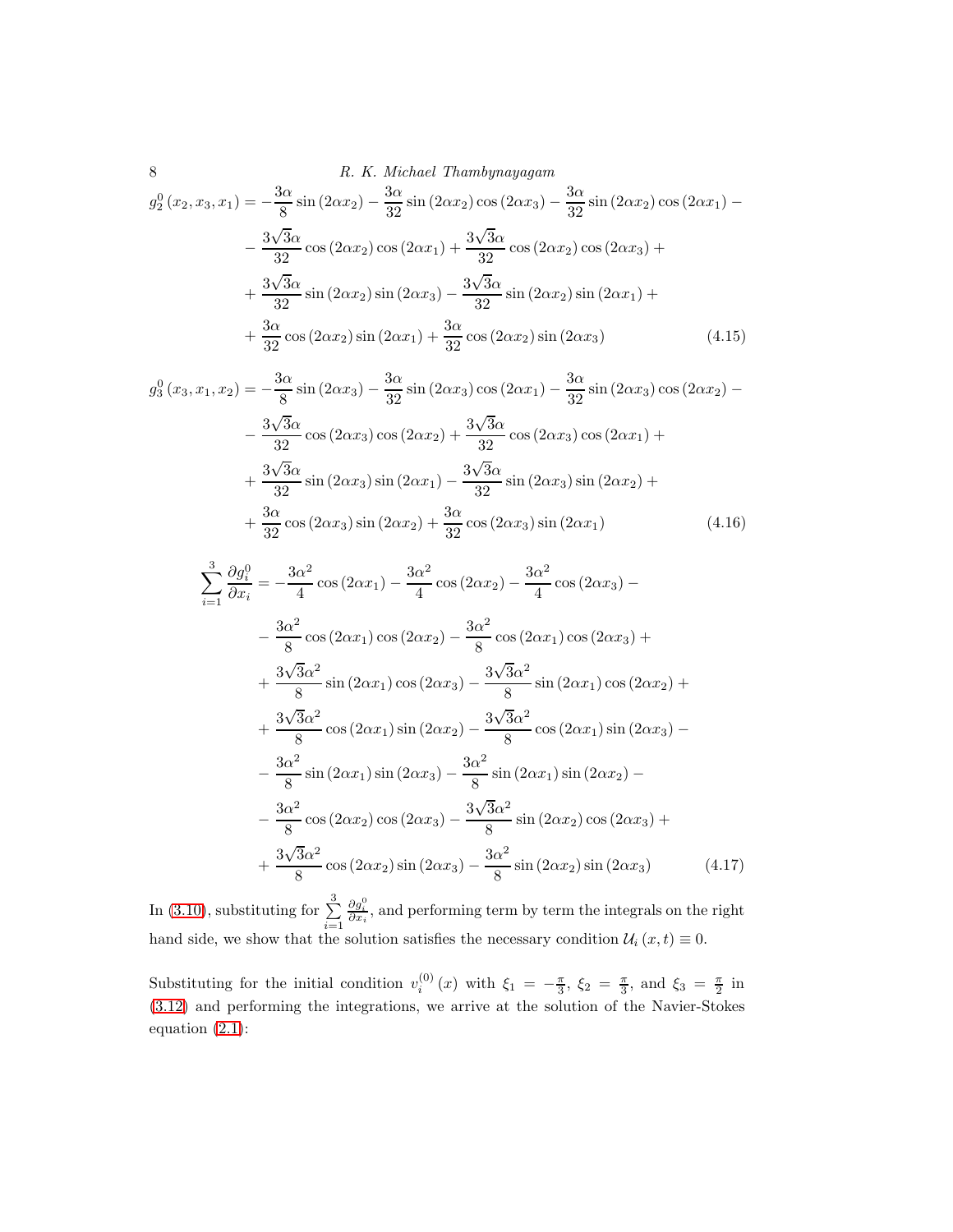A solution of the Navier–Stokes system of equations in three-dimensions 9

<span id="page-8-0"></span>
$$
v_1 = \left[\sin\left(\alpha x_1 - \frac{\pi}{3}\right)\cos\left(\alpha x_2 + \frac{\pi}{3}\right)\sin\left(\alpha x_3 + \frac{\pi}{2}\right)\right] - \sin\left(\alpha x_1 + \frac{\pi}{3}\right)\cos\left(\alpha x_3 - \frac{\pi}{3}\right)\sin\left(\alpha x_2 + \frac{\pi}{2}\right)\right]e^{-3\alpha^2 \kappa t}
$$
(4.18)

$$
v_2 = \left[\sin\left(\alpha x_2 - \frac{\pi}{3}\right)\cos\left(\alpha x_3 + \frac{\pi}{3}\right)\sin\left(\alpha x_1 + \frac{\pi}{2}\right) - \right] - \sin\left(\alpha x_2 + \frac{\pi}{3}\right)\cos\left(\alpha x_1 - \frac{\pi}{3}\right)\sin\left(\alpha x_3 + \frac{\pi}{2}\right)\right]e^{-3\alpha^2 \kappa t}
$$
(4.19)

<span id="page-8-1"></span>
$$
v_3 = \left[\sin\left(\alpha x_3 - \frac{\pi}{3}\right)\cos\left(\alpha x_1 + \frac{\pi}{3}\right)\sin\left(\alpha x_2 + \frac{\pi}{2}\right) - \right] - \sin\left(\alpha x_3 + \frac{\pi}{3}\right)\cos\left(\alpha x_2 - \frac{\pi}{3}\right)\sin\left(\alpha x_1 + \frac{\pi}{2}\right)\right]e^{-3\alpha^2 \kappa t}
$$
(4.20)

We may also express  $(4.18)$  $(4.18)$ – $(4.20)$  $(4.20)$  as:

<span id="page-8-2"></span>
$$
v_1 = \frac{3}{4} \left[ \cos(\alpha x_1) \sin(\alpha x_2 - \alpha x_3) - \frac{1}{\sqrt{3}} \sin(\alpha x_1) \sin(\alpha x_2 + \alpha x_3) - \frac{2}{\sqrt{3}} \cos(\alpha x_1) \cos(\alpha x_2) \cos(\alpha x_3) \right] e^{-3\alpha^2 \kappa t}
$$
(4.21)

$$
v_2 = \frac{3}{4} \left[ \cos \left( \alpha x_2 \right) \sin \left( \alpha x_3 - \alpha x_1 \right) - \frac{1}{\sqrt{3}} \sin \left( \alpha x_2 \right) \sin \left( \alpha x_3 + \alpha x_1 \right) - \frac{2}{\sqrt{3}} \cos \left( \alpha x_2 \right) \cos \left( \alpha x_3 \right) \cos \left( \alpha x_1 \right) \right] e^{-3\alpha^2 \kappa t}
$$
\n(4.22)

$$
v_3 = \frac{3}{4} \left[ \cos \left( \alpha x_3 \right) \sin \left( \alpha x_1 - \alpha x_2 \right) - \frac{1}{\sqrt{3}} \sin \left( \alpha x_3 \right) \sin \left( \alpha x_1 + \alpha x_2 \right) - \frac{2}{\sqrt{3}} \cos \left( \alpha x_3 \right) \cos \left( \alpha x_1 \right) \cos \left( \alpha x_2 \right) \right] e^{-3\alpha^2 \kappa t}
$$
(4.23)

Pressure is obtained from the solution of the Poisson equation [\(3](#page-2-1).2). Because (3.[10\)](#page-3-1) is satisfied, we can express (3.[5\)](#page-2-4) as follows:

$$
\frac{\partial p}{\partial x_i} = \rho g_i \qquad i = 1, 2, 3 \tag{4.24}
$$

This leads to straightforward integration for pressure:

$$
p = \frac{3\rho}{16} \left[ \cos(2\alpha x_1) + \cos(2\alpha x_2) + \cos(2\alpha x_3) \right] e^{-6\alpha^2 \kappa t} +
$$
  
+ 
$$
\frac{3\rho}{64} \left[ \cos(2\alpha x_1 - 2\alpha x_2) + \cos(2\alpha x_3 - 2\alpha x_1) \right] e^{-6\alpha^2 \kappa t} +
$$
  
+ 
$$
\frac{3\sqrt{3}\rho}{64} \left[ \sin(2\alpha x_1 - 2\alpha x_2) + \sin(2\alpha x_3 - 2\alpha x_1) +
$$
  
+ 
$$
\sin(2\alpha x_2 - 2\alpha x_3) + \cos(2\alpha x_3 - 2\alpha x_2) \right] e^{-6\alpha^2 \kappa t}
$$
(4.25)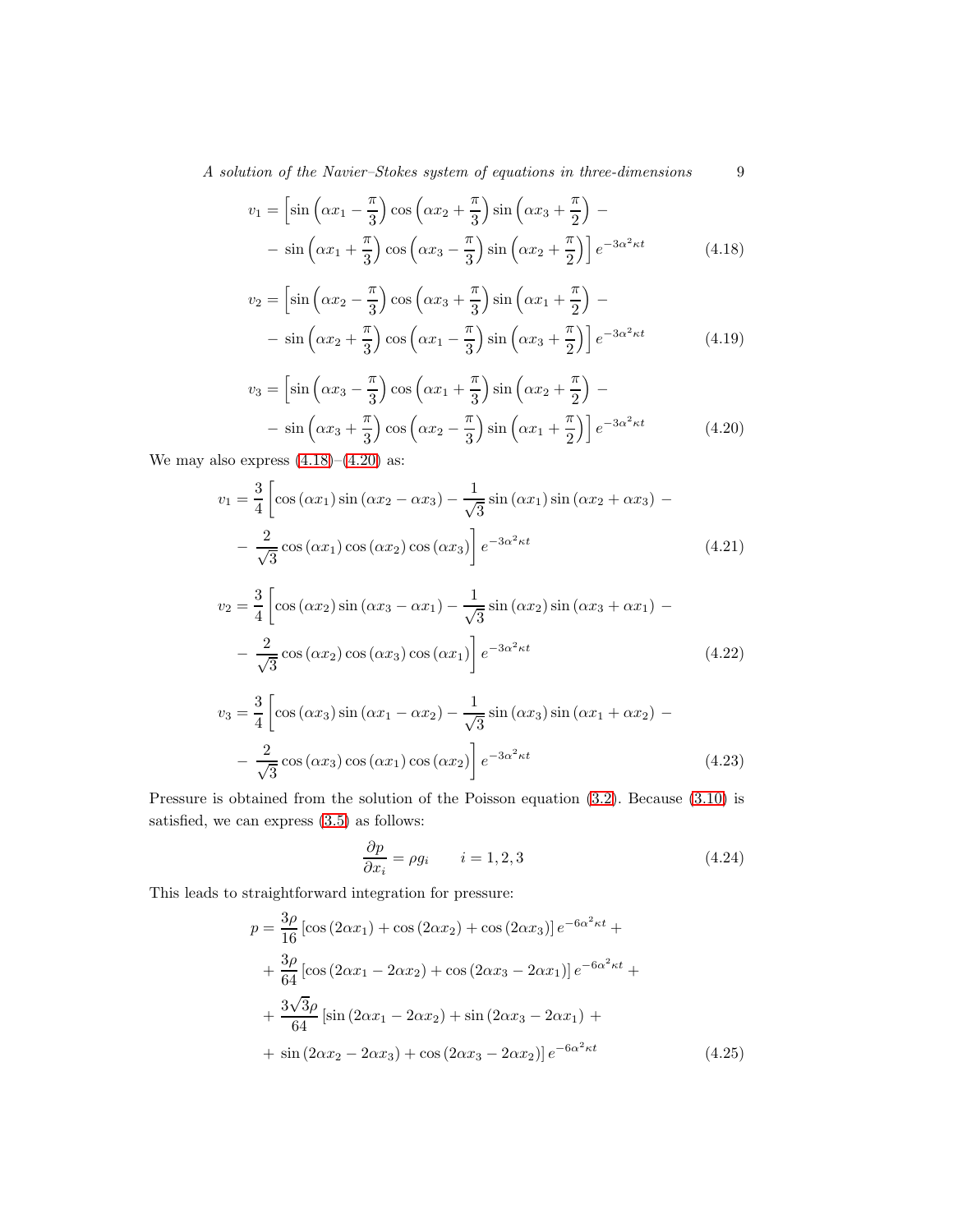#### 10 R. K. Michael Thambynayagam

#### 5. Concluding Remarks

At the outset, the solution we have presented for the velocity vector field appears to be the same as that of [Antuono \(2020\)](#page-12-6):  $(A1)-(A3)$  $(A1)-(A3)$  $(A1)-(A3)$  except for the augmenting coefficient  $\sqrt{\frac{4\sqrt{2}}{2}}$  $\frac{4\sqrt{2}}{3\sqrt{3}}$  v<sub>0</sub>. However, they are not the same.

[Antuono \(2020](#page-12-6)) describes the velocity vector field in a tours  $\mathbb{T}^3 = [0, L]^3$ , in terms of a wave number divided into two parts, characterized by positive and negative helicity respectively. In his work, a singularity that arose from the derivation was eliminated by imposing the bounded energy constraint (2.[5\)](#page-1-3). The velocity components were normalized by a reference velocity  $v_0$  so that the average kinetic energy per unit of mass is  $\left(\frac{v_0^2}{2}\right)$ at  $t = 0$ . The pressure field was obtained in terms of a reference pressure and reference density from the velocity field.

In three dimensions, we have four unknowns, three components of the velocity vector field and pressure, and four equations. It is important to note that defining pressure at the initial time independent of velocity would render the problem ill-posed; therefore, only a solenoidal initial velocity vector field is prescribed. In a Cartesian frame of reference, we have solved the fundamental equations of momentum, the Navier-Stokes equation and mass, the continuity equation for incompressible fluids. The method we have presented does not necessitate the imposition of the bounded energy constraint  $(2.5)$  $(2.5)$ . The solutions  $(4.18)-(4.20)$  $(4.18)-(4.20)$  $(4.18)-(4.20)$  $(4.18)-(4.20)$  and  $(4.21)$  $(4.21)$  for velocity and pressure, respectively, are valid in the whole unbounded domain  $\mathbb{R}^3 = \{-\infty < x_i < \infty; \ i = 1, 2, 3\}$ . We have shown that the solutions of the Navier-Stokes system of equations for incompressible fluids for the velocity field and pressure are given by the Cauchy diffusion equation and the Poisson equation, respectively, provided the condition (3.[10\)](#page-3-1) is satisfied.

### Appendix A. Solution with positive helicity given by [Antuono](#page-12-6) [\(2020\)](#page-12-6)

<span id="page-9-0"></span>
$$
v_1 = \left(\frac{4\sqrt{2}}{3\sqrt{3}}\right) v_0 \left[\sin\left(\omega x_1 - \frac{\pi}{3}\right) \cos\left(\omega x_2 + \frac{\pi}{3}\right) \sin\left(\omega x_3 + \frac{\pi}{2}\right) - \right]
$$

$$
- \sin\left(\omega x_1 + \frac{\pi}{3}\right) \cos\left(\omega x_3 - \frac{\pi}{3}\right) \sin\left(\omega x_2 + \frac{\pi}{2}\right) \right] e^{-3\omega^2 \kappa t}
$$
(A1)  

$$
\left(\frac{4\sqrt{2}}{3}\right) \left[1 + \left(\frac{\pi}{2}\right) \left(\frac{\pi}{2}\right) \left(\frac{\pi}{2}\right) \left(\frac{\pi}{2}\right) \left(\frac{\pi}{2}\right) \left(\frac{\pi}{2}\right) \left(\frac{\pi}{2}\right) \left(\frac{\pi}{2}\right) \left(\frac{\pi}{2}\right) \left(\frac{\pi}{2}\right) \left(\frac{\pi}{2}\right) \left(\frac{\pi}{2}\right) \left(\frac{\pi}{2}\right) \left(\frac{\pi}{2}\right) \left(\frac{\pi}{2}\right) \left(\frac{\pi}{2}\right) \left(\frac{\pi}{2}\right) \left(\frac{\pi}{2}\right) \left(\frac{\pi}{2}\right) \left(\frac{\pi}{2}\right) \left(\frac{\pi}{2}\right) \left(\frac{\pi}{2}\right) \left(\frac{\pi}{2}\right) \left(\frac{\pi}{2}\right) \left(\frac{\pi}{2}\right) \left(\frac{\pi}{2}\right) \left(\frac{\pi}{2}\right) \left(\frac{\pi}{2}\right) \left(\frac{\pi}{2}\right) \left(\frac{\pi}{2}\right) \left(\frac{\pi}{2}\right) \left(\frac{\pi}{2}\right) \left(\frac{\pi}{2}\right) \left(\frac{\pi}{2}\right) \left(\frac{\pi}{2}\right) \left(\frac{\pi}{2}\right) \left(\frac{\pi}{2}\right) \left(\frac{\pi}{2}\right) \left(\frac{\pi}{2}\right) \left(\frac{\pi}{2}\right) \left(\frac{\pi}{2}\right) \left(\frac{\pi}{2}\right) \left(\frac{\pi}{2}\right) \left(\frac{\pi}{2}\right) \left(\frac{\pi}{2}\right) \left(\frac{\pi}{2}\right) \left(\frac{\pi}{2}\right) \left(\frac{\pi}{2}\right) \left(\frac{\pi}{2}\right) \left(\frac{\pi}{2}\right) \left(\frac{\pi
$$

$$
v_2 = \left(\frac{4\sqrt{2}}{3\sqrt{3}}\right) v_0 \left[\sin\left(\omega x_2 - \frac{\pi}{3}\right) \cos\left(\omega x_3 + \frac{\pi}{3}\right) \sin\left(\omega x_1 + \frac{\pi}{2}\right) - \right] - \sin\left(\omega x_2 + \frac{\pi}{3}\right) \cos\left(\omega x_1 - \frac{\pi}{3}\right) \sin\left(\omega x_3 + \frac{\pi}{2}\right) \right] e^{-3\omega^2 \kappa t}
$$
(A 2)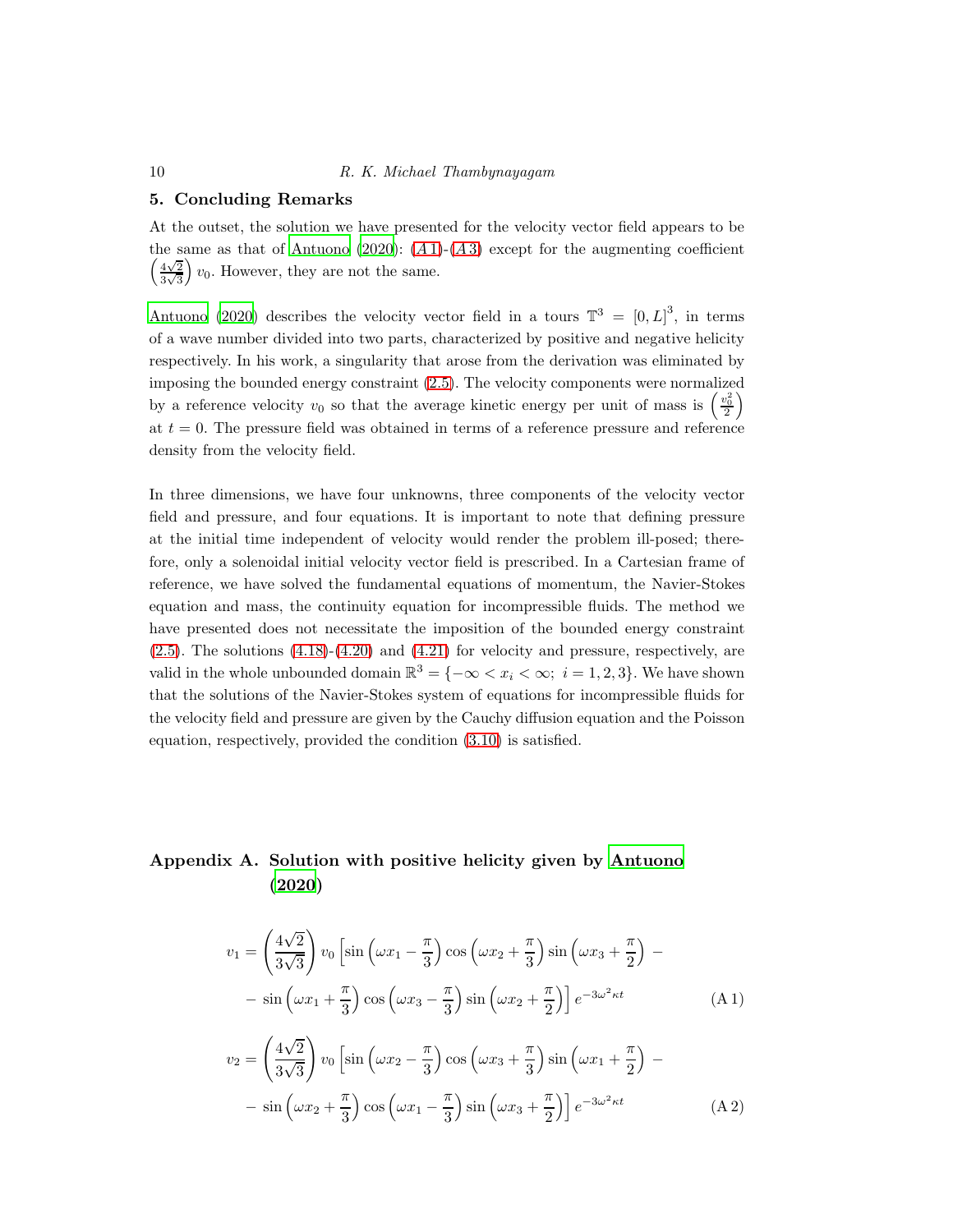A solution of the Navier–Stokes system of equations in three-dimensions 11

<span id="page-10-0"></span>
$$
v_3 = \left(\frac{4\sqrt{2}}{3\sqrt{3}}\right) v_0 \left[\sin\left(\omega x_3 - \frac{\pi}{3}\right) \cos\left(\omega x_1 + \frac{\pi}{3}\right) \sin\left(\omega x_2 + \frac{\pi}{2}\right) - \right] - \sin\left(\omega x_3 + \frac{\pi}{3}\right) \cos\left(\omega x_2 - \frac{\pi}{3}\right) \sin\left(\omega x_1 + \frac{\pi}{2}\right) e^{-3\omega^2 \kappa t}
$$
(A 3)

where  $v_1, v_2$  and  $v_3$  are the components of the velocity vector field,  $v_0$  is the reference velocity,  $\kappa$  is the kinematical viscosity and  $\omega$  is the wave number.

## Appendix B. Derivations of two known solutions [Taylor \(1923](#page-12-11)); [Arnold \(1965\)](#page-12-12) satisfying equation (3.[10\)](#page-3-1) presented from [Thambynayagam \(2013\)](#page-12-7)

B.1. The Taylor solution in 
$$
\mathbb{R}^2 = \{-\infty < x_i < \infty; i = 1, 2\}
$$
  
 $v_1^{(0)} = \sin(\pi x_1) \cos(\pi x_2), v_2^{(0)} = -\cos(\pi x_1) \sin(\pi x_2)$  and  $f_1 = f_2 = 0$ .

Substituting for  $v_1^{(0)}$  and  $v_2^{(0)}$  in [\(2](#page-1-1).3) and (3.[10\)](#page-3-1) we obtain

$$
g_i^{(0)} = \frac{1}{2\pi} \int_{\mathbb{R}^2} \frac{(x_i - y_i) \sum_{k=1}^2 \frac{\partial g_k^{(0)}(y,t)}{\partial y_k}}{\mathcal{P}_2(x,y)} \prod_{j=1}^n dy_j = \frac{\pi}{2} \sin(2\pi x_i)
$$
(B1)

resulting in  $U_i(x, t) \equiv 0$ .  $v(x, t)$ ,  $p(x, t)$  are obtained from (3.[11\)](#page-3-0) and [\(3](#page-2-1).2):

$$
v_1 = \sin(\pi x_1)\cos(\pi x_2)e^{-2\pi^2\kappa t}
$$
 (B2)

$$
v_2 = -\cos(\pi x_1)\sin(\pi x_2)e^{-2\pi^2\kappa t}
$$
 (B3)

and

$$
p = -\frac{\rho e^{-4\pi^2 \kappa t}}{4} \left[ \cos(2\pi x_1) + \cos(2\pi x_2) \right]
$$
 (B 4)

B.2. Arnold-Beltrami-Childress (ABC) flows in  $\mathbb{R}^3 = \{-\infty < x_i < \infty; i = 1, 2, 3\}$  $v_1^{(0)} = a \sin \pi x_3 - c \cos \pi x_2, v_2^{(0)} = b \sin \pi x_1 - a \cos \pi x_3, v_3^{(0)} = c \sin \pi x_2 - b \cos \pi x_1$  and  $f_1 = f_2 = f_3 = 0$ . a, b and c are real constants.

Substituting for  $v_1^{(0)}$ ,  $v_2^{(0)}$  and  $v_3^{(0)}$  in (2.[3\)](#page-1-1) and (3.[10\)](#page-3-1) we obtain

$$
g_1^{(0)} = \frac{1}{4\pi} \int_{\mathbb{R}^3} \frac{(x_1 - y_1) \sum_{k=1}^3 \frac{\partial g_k^{(0)}(y,t)}{\partial y_k}}{\{\mathcal{P}_3(x,y)\}^{\frac{3}{2}}} \prod_{j=1}^3 dy_j
$$
  
=  $\pi \{bc \sin (\pi x_1) \sin (\pi x_2) - ab \cos (\pi x_1) \cos (\pi x_3)\}$  (B5)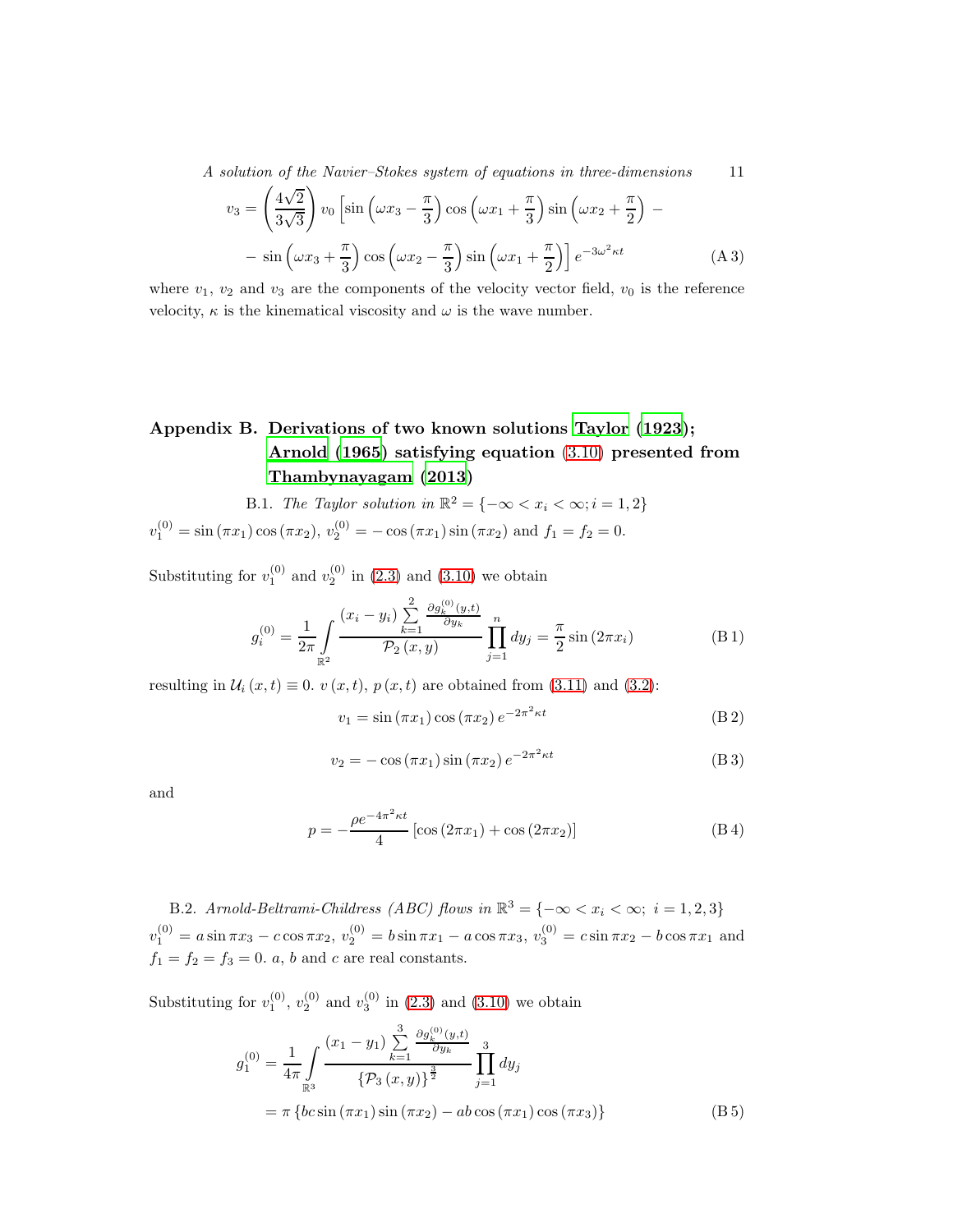12 R. K. Michael Thambynayagam

$$
g_2^{(0)} = \frac{1}{4\pi} \int_{\mathbb{R}^3} \frac{(x_2 - y_2) \sum_{k=1}^3 \frac{\partial g_k^{(0)}(y,t)}{\partial y_k}}{\{P_3(x,y)\}^{\frac{3}{2}}} \prod_{j=1}^3 dy_j
$$
  
=  $\pi \{ac \sin (\pi x_2) \sin (\pi x_3) - bc \cos (\pi x_1) \cos (\pi x_2)\}$  (B 6)

$$
g_3^{(0)} = \frac{1}{4\pi} \int_{\mathbb{R}^3} \frac{(x_3 - y_3) \sum_{k=1}^3 \frac{\partial g_k^{(0)}(y,t)}{\partial y_k}}{\left\{ \mathcal{P}_3(x,y) \right\}^{\frac{3}{2}}} \prod_{j=1}^3 dy_j
$$
  
=  $\pi \left\{ ab \sin(\pi x_1) \sin(\pi x_3) - ac \cos(\pi x_2) \cos(\pi x_3) \right\}$  (B 7)

 $v\left(x,t\right),$   $p\left(x,t\right)$  are obtained from (3.[11\)](#page-3-0) and (3.[2\)](#page-2-1):

$$
v_1 = \{a\sin(\pi x_3) - c\cos(\pi x_2)\}e^{-\pi^2\kappa t}
$$
 (B8)

$$
v_2 = \{b\sin(\pi x_1) - a\cos(\pi x_3)\} e^{-\pi^2 \kappa t}
$$
 (B 9)

$$
v_3 = \{c \sin(\pi x_2) - b \cos(\pi x_1)\} e^{-\pi^2 \kappa t}
$$
 (B 10)

and

$$
p = -\rho e^{-2\pi^2 \kappa t} \left[ bc \cos(\pi x_1) \sin(\pi x_2) + ab \cos(\pi x_3) \sin(\pi x_1) + ac \cos(\pi x_2) \sin(\pi x_3) \right] (B11)
$$

### Appendix C. Integral identities used in this paper

$$
\int_{-\infty}^{\infty} e^{-\frac{(x-u)^2}{4\tau}} du = 2\sqrt{\pi\tau}
$$
 (C1)

$$
\int_{-\infty}^{\infty} \sin(\alpha u) e^{-\frac{(x-u)^2}{4\tau}} du = 2\sqrt{\pi\tau} e^{-\alpha^2\tau} \sin(\alpha x)
$$
 (C2)

$$
\int_{-\infty}^{\infty} \cos(\alpha u) e^{-\frac{(x-u)^2}{4\tau}} du = 2\sqrt{\pi\tau} e^{-\alpha^2\tau} \cos(\alpha x)
$$
 (C 3)

$$
\int_{0}^{\infty} \int_{0}^{\infty} \int_{0}^{\infty} \frac{u_1 \cos\{\beta (x_1 - u_1)\}}{[u_1^2 + u_2^2 + u_3^2]^{\frac{3}{2}}} du_1 du_2 du_3 = \frac{4\pi}{\beta} \sin(\beta x_1)
$$
 (C4)

$$
\int_{0}^{\infty} \int_{0}^{\infty} \int_{0}^{\infty} \frac{u_1 \cos\{\beta (x_1 - u_1)\} \cos\{\beta (x_2 - u_2)\}}{[u_1^2 + u_2^2 + u_3^2]^{\frac{3}{2}}} du_1 du_2 du_3 = \frac{2\pi}{\beta} \sin(\beta x_1) \cos(\beta x_2) \text{ (C 5)}
$$